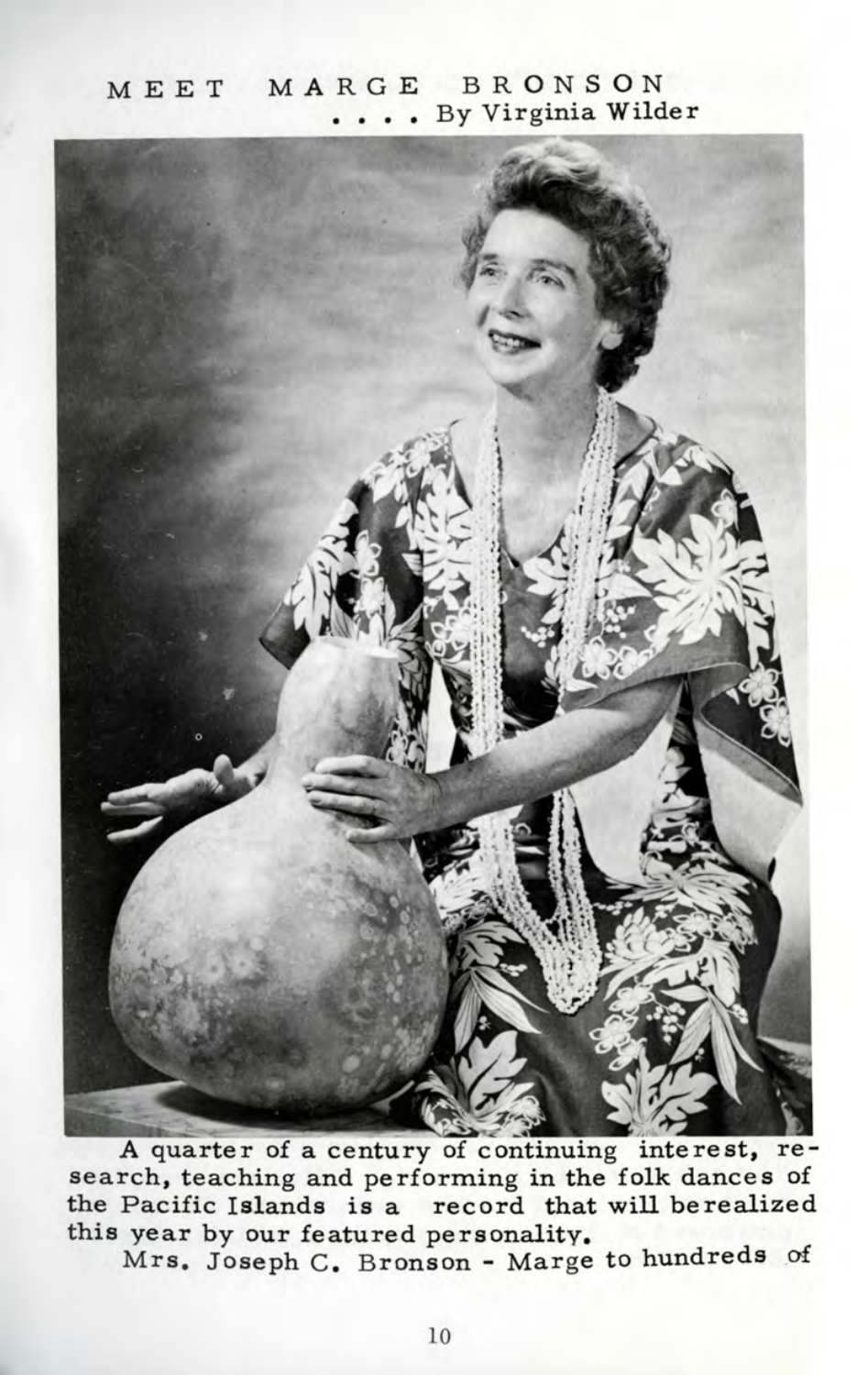## MARGE BRONSON (continued)

followers - has been involved in dances of the Pacific Islands since her first trip to Hawaii in 1939 when her engineer husband was sent there by his company. Her natural curiosity about the culture of the island peoples led her to join a class in hula. She feels she was most fortunate because her teacher was Kekuahooulu Davis, an old-timer in the Islands and one most anxious to preserve the ancient hula traditions through her students. Mrs. Bronson literally "fell in love" with the Island dance form, and has continued to study and practice and present the hula in authentic style wherever she has lived during the past twenty-five years. Her teacher, Mrs. Davis, now lives at Half Moon Bay, and Marge makes periodic trips to her home for further study.

From her extensive reaching and research in the field, Mrs. Bronson related that the hula dates back to 1200, when the Tahitians came to Hawaii. They told stories of their gods and goddesses through the hula. The dancing was restricted to highly trained, religious, dancers who performed in special temples. The early Hawaiian people had no written language, and they told their stories and legends through the dance, passing their history from one generation to ance, passing their matery from the generation to<br>another in this way. These ancient hulas bear little resemblance to the usual nightclub routine which is what most of us know as the hula. The ancient hulas are simple stories, told by graceful gestures of the hands and arms set to a steady rhythm of swaying hips.

When the Christian missionaries arrived on the islands in 1829, they banned the hula because of its pagan history, and for 50 yearsthese stories in motion were lost. Many of them have never been recalled, but those that have survived are now being preserved on tape and film at the Bishop Museum in Honolulu, which is a repository for the preservation of the culture of the Polynesian peoples.

The Bronsons returned to the States just prior to Pearl Harbor, settled in Walnut Creek, and soon Marge was teaching friends the beautiful dances that she had learned in the islands.The Kapolani Dancers, a.group of these original students, is still actively engaged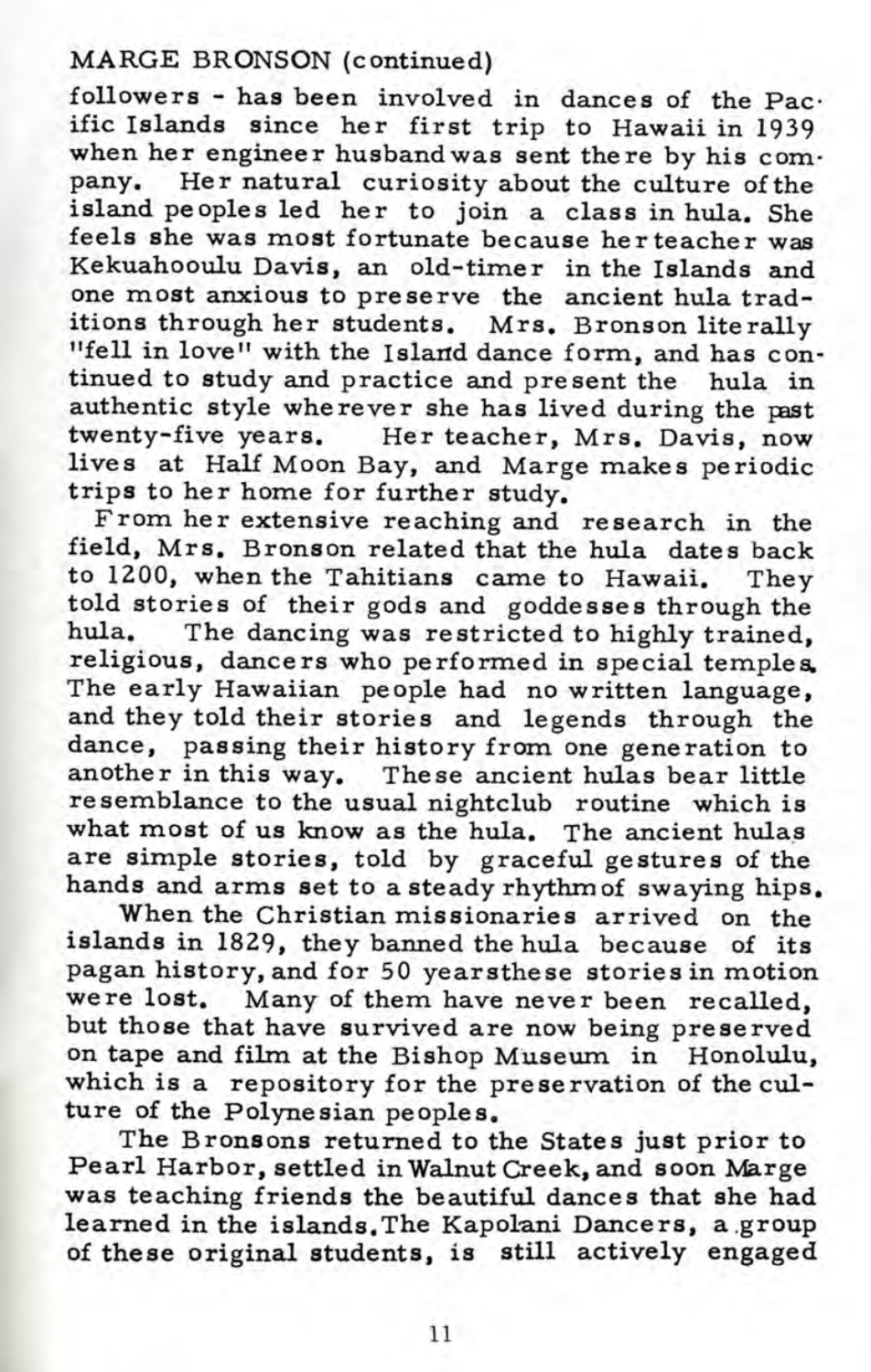## MARGE BRONSON (continued)

in the study and presentation of the hula. Virginia Hatfield, one of Mrs. Bronson's first students, is now<br>their director. Mr. Bronson's active duty with the heir director. Mr. Bronson's active duty with the Navy took the family to the East Coast, and at each base Marge always found friends who were eager to learn the hula and its fascinating background. Her children, 5 in number (and 4 grandchildren), and her husband, all aided and abetted her efforts and took part in many programs she presented. Mr. Bronson frequently serves as narrator for the programs, but has also danced in many a presentation. The hula, and in fact, all of the island dances, are done by both men and women.

When the family came back to Walnut Creek to live, Marge again resumed her private classes for friends. About six years ago she began teaching for the Walnut Creek Recreation Department, and had one class. Today there are 4 classes for children and 8 classes for adults each week. Her teaching program now includes dances from Tahiti, Samoa, Korea, the Philippines, and New Zealand, where she has found the Maori dances to be most interesting. Her success in this field was evidenced by the splendid receiption given her group that performed a suite of Maori dances at the October Festival in Fresno.

During the summer of 1963 Mrs. Bronson studied in Tahoti and was there on Bastille Day, when there were dance competitions by groups that hade ome from many of the Pacific Islands. She was fortunate to be able to film many of the dances and to record the native music. She has returned to Hawaii to study with the leading hula teachers and instrumentalists several times, and she takes advantage of the opportunity for study and consultation with leaders of all Pacific Island groups whenthey come th rough San Francisco.

Her collection of native instruments -drums, Uliuli (gourd rattle), puili (bamboo rattle), ili-ili(stones used somewhat like castanets) is extensive, and dances using all of these are taught to her classes. Costuming for dance presentations has led Mrs. Bronson to study and research in this field also. The missionaries clothed the island natives and instilled in them a far-